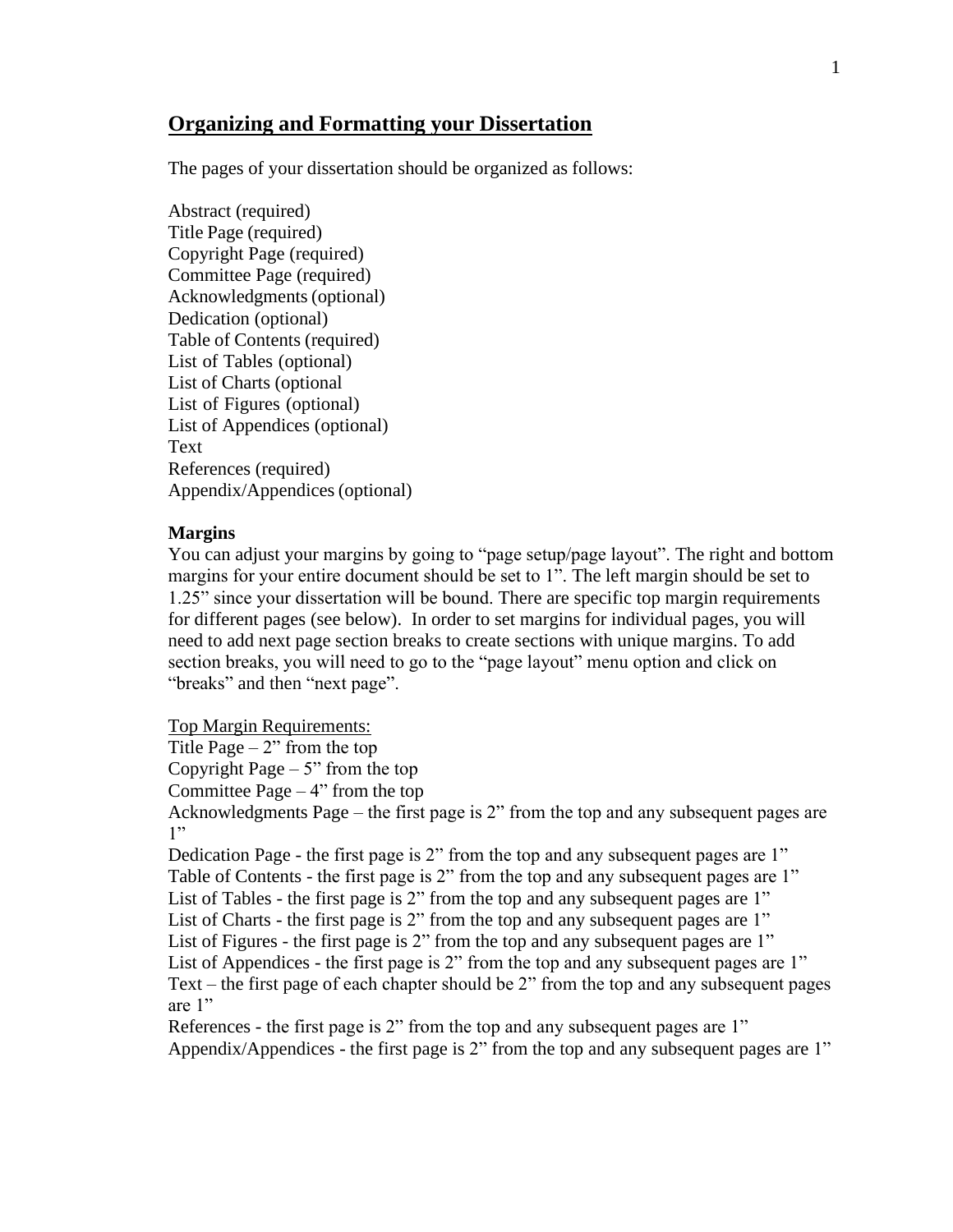#### **Pagination**

- Page numbers should appear on the top right corner
- The Abstract is numbered with Arabic numbers  $(1, 2, 3, \text{ etc.})$
- The Title Page is counted, but not numbered
- The Copyright Page through the List of Appendices should be numbered with Roman numerals beginning with "ii" on the Copyright Page
- Use Arabic numbers beginning with "1" on the first page of the first chapter through your Reference Page and your Appendices

#### **Paper Size**

The entire document should be on 8.5" x 11" (letter) size paper. When you are ready to submit copies of your dissertation, one copy should be printed on white bond/watermark paper. You will then submit two additional copies on plain white copy paper.

#### **Typeface**

Use a uniform type style (font) and size throughout your entire document. Examples are Times New Roman and Arial in  $10 - 12$  point font. The preferred typeface is Times New Roman in 12 point. The document should be in black type.

#### **Line Spacing**

Double-space between all lines of the manuscript. Tables, figures, and long quotations may be single spaced. Spacing between terminal punctuation (i.e. period or question mark) can be either one or two spaces but should remain consistent throughout the document. One space should be used after commas, colons, and semicolons and between all terminal punctuation in reference citations.

#### **Alignment**

Do not justify lines. The text should be flush left with a ragged right margin.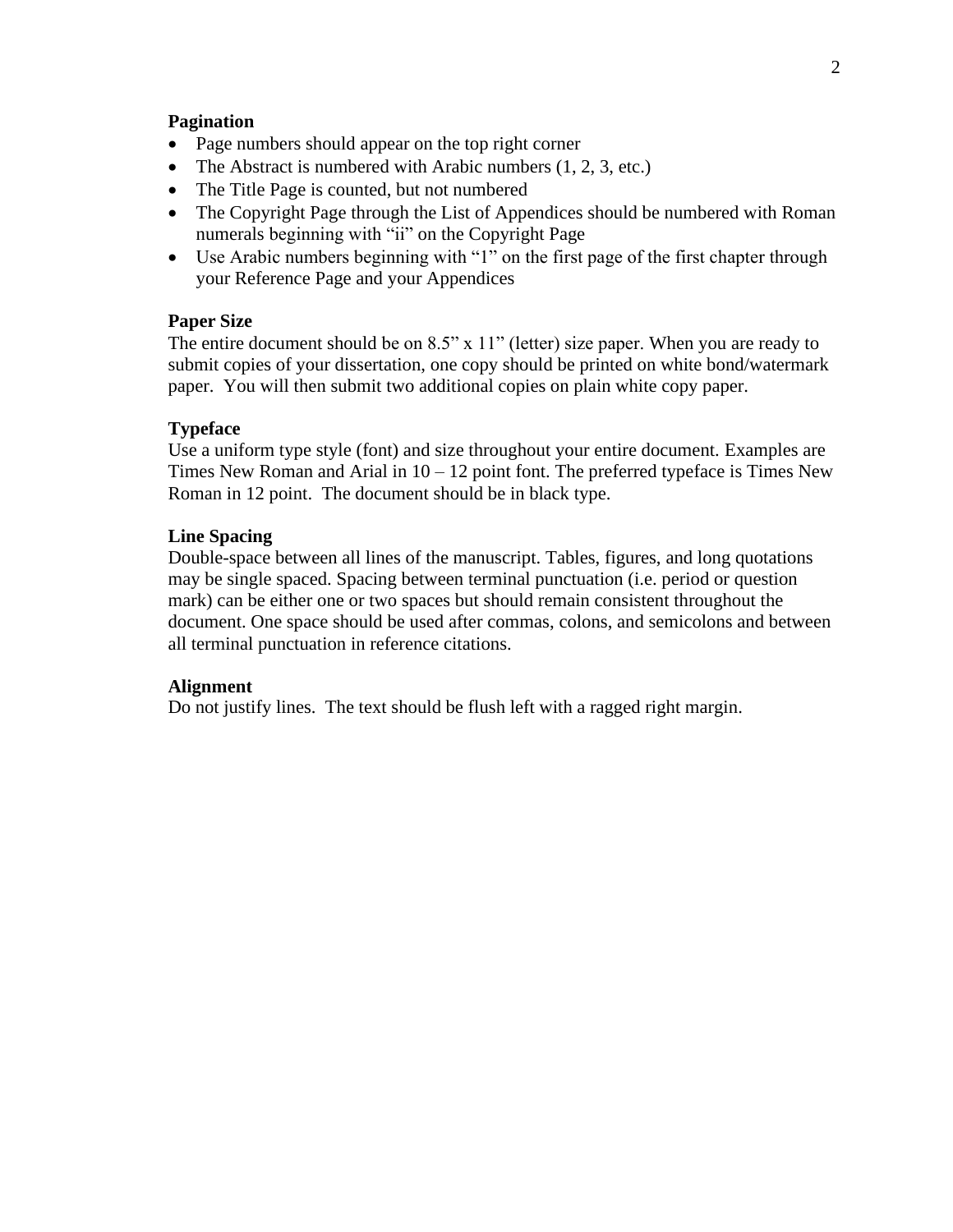#### **Abstract Page**

The title "Abstract" is centered at the top of the page. Underneath the word "Abstract" type the full title of your dissertation in upper and lowercase letters. The text of your abstract should be flush left and should not be indented. The abstract should be less than 350 words. It is numbered with Arabic numerals and should be double spaced.

#### **Title Page**

Your title should be centered and written in upper and lowercase letters. Underneath the title include the word "by" and on the following line include your name. At the bottom of the page you must include the following statement

> Submitted in partial fulfillment of the requirements for the degree of Doctor of in the School of Yeshiva University Month you submit dissertation and year

Each school has its own name, degree and graduation dates, so please fill in the blanks as they pertain to your school.

#### **Copyright Page**

The Copyright Page should be numbered Roman numeral "ii" on the top right corner. The page indicates the year in which the student graduates and should appear centered as follows

> Copyright © graduation year by Author's Name

You can find the copyright symbol by going to the Insert tab and clicking "symbols". The copyright page can be single spaced.

#### **Committee Page**

This page should be Roman numeral "iii". It should be flush left and should begin with the statement "The committee for this doctoral dissertation consists of". On the following lines you should list your chairperson followed by your committee members who are listed in alphabetical order by last name. After each member's name list the highest degree he/she has earned and the school or institution that person is affiliated with.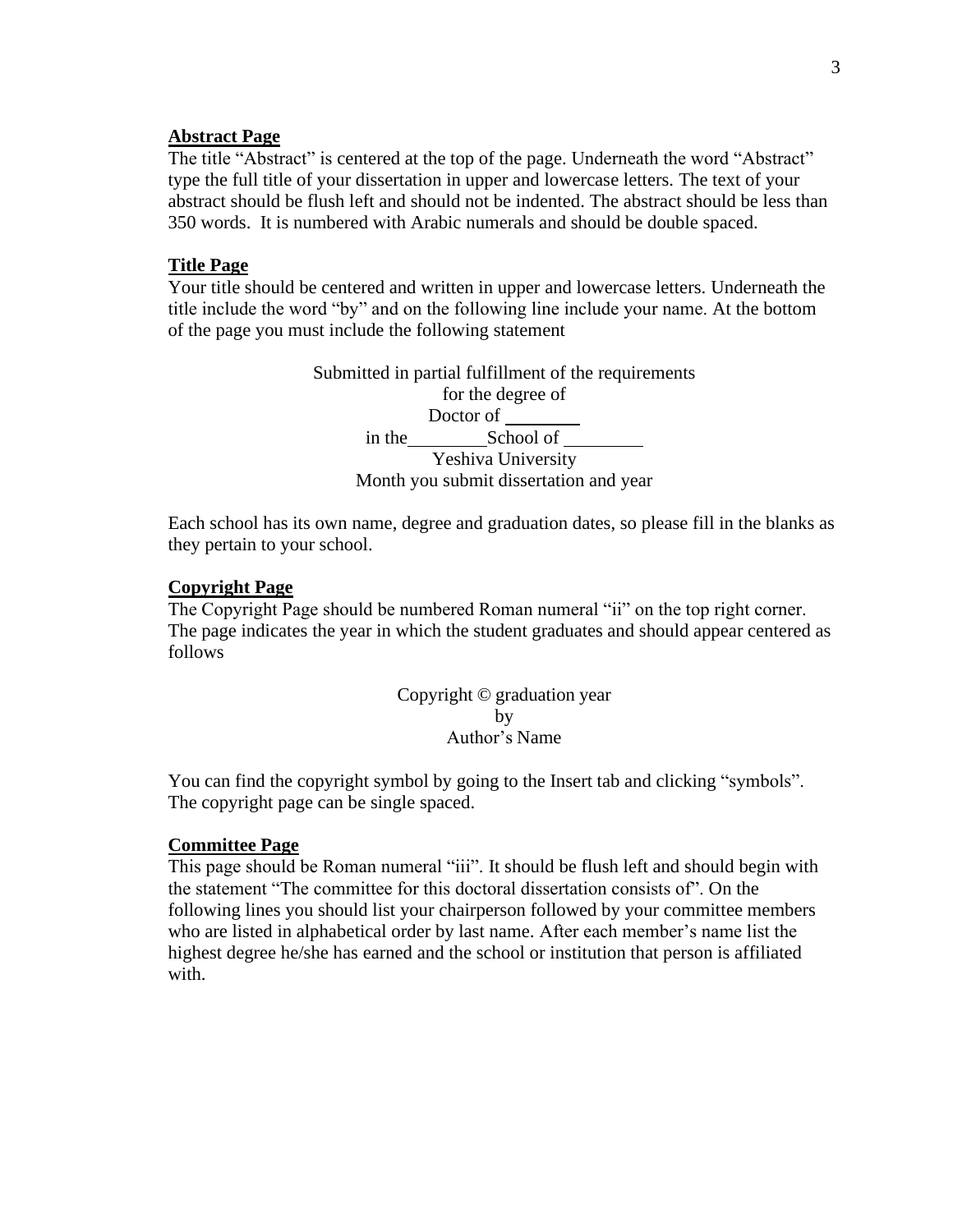### **Acknowledgments Page**

This page is optional, but if you choose to include it, you should type "Acknowledgments" in the center of the page, and then begin your text on the next line. The page will be Roman numeral "iv".

# **Dedication Page**

This page is optional, but if you choose to include it, you should type "Dedication" in the center of the page, and then begin your text on the next line. The page will be Roman numeral "v". The dedication should be short and specific and should begin with "To  $\overline{\phantom{a}}$  .

# **Table of Contents**

The TOC should be page number "vi" and include all pages that appear after the table of contents. The List of Tables, List of Figures, and List of Appendices should appear first in your TOC. The next items are chapters and any subdivision headings you wish to include. Lastly, you should list your References and Appendices.

You should use "dot leader" tabs to create the "dots" between the headings and the page numbers. You can set dot leaders by going to the "Paragraph" menu and clicking "tabs". Set the tab stop position for whatever you think looks best based on the number of indents/subheadings you will have (the example below uses a .5" indent for the subheading). When setting the indentations, you should always check "left alignment", and "0 leaders". Next, set the leaders by choosing a  $6$ " tab stops position, right alignment, and 2 dot leaders. Make sure you click "set" to save the changes. Now you are ready to type your information. Begin by typing the heading, press the tab key which should create the dots across the page, and next you can enter the page number.

The following is an example of a portion of a TOC:

After the TOC, you should include separate pages for the List of Tables, List of Charts, List of Figures, and List of Appendices if you have them. They should be set up exactly like the TOC.

## **Citations:**

Any of the notation systems recommended by standard style guides, such as the Chicago Manual of Style or the MLA Handbook, may be used, as long as consistency is maintained through the entire dissertation.

## **Transliteration:**

Many Bernard Revel Graduate School dissertations include transliteration of texts in Hebrew and other non-Roman characters. Transliteration should be done in accordance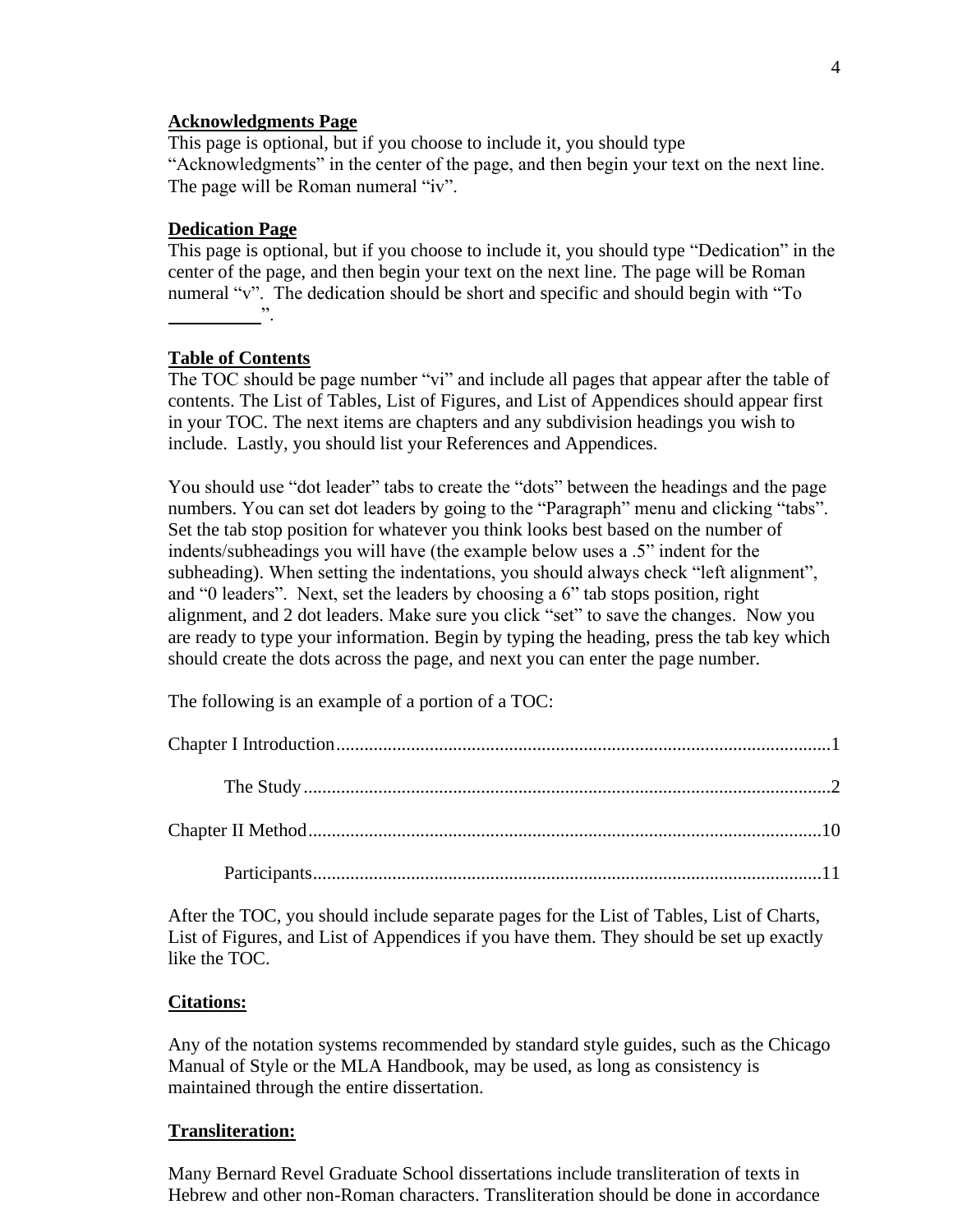with the system followed in the dissertation's subfield and should remain consistent through the entire dissertation.

# **Reference Page**

The word "References" should appear centered at the top of the page. List the references according to the rules of the style guide employed in the rest of the dissertation. This page should be numbered with Arabic numerals and should continue from the previous section.

# <span id="page-4-0"></span>**Appendices**

Some dissertations have multiple appendices to list. Begin each separate appendix on a new page. Center the word *Appendix* at the top of the page along with its identifying letter (i.e. Appendix A, Appendix B, etc.). Underneath, center the title of the appendix. The actually text of the appendix should be flush left

**(The following pages are examples of preliminary pages and are numbered as they should appear in your dissertation)**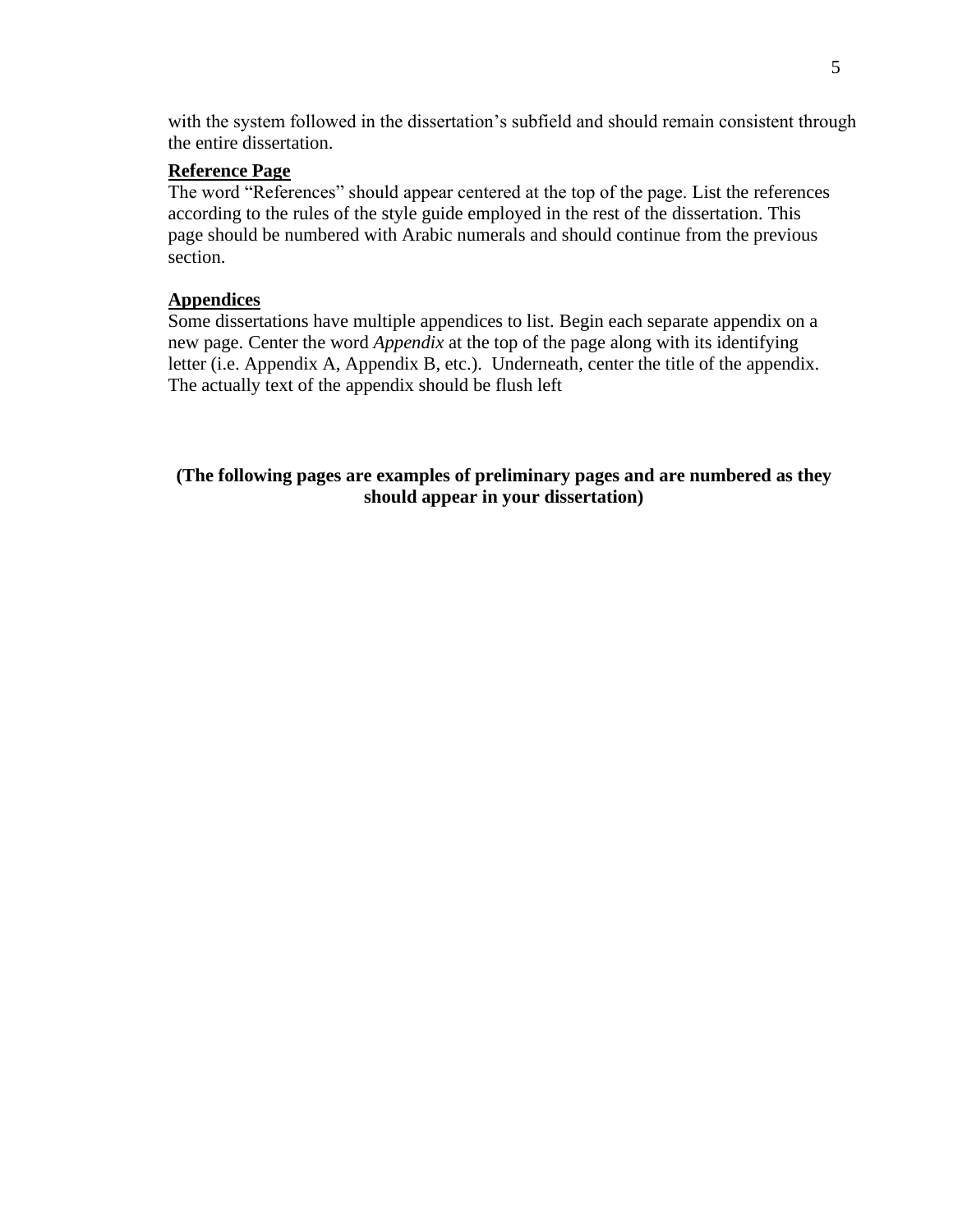## Abstract

# The Title of the Dissertation

The abstract should include a statement of the thesis or problem, the methods, procedures used to process the research, and a discussion of the research and the results. The abstract should be no longer than 350 words. Refer to the manual for margins and pagination.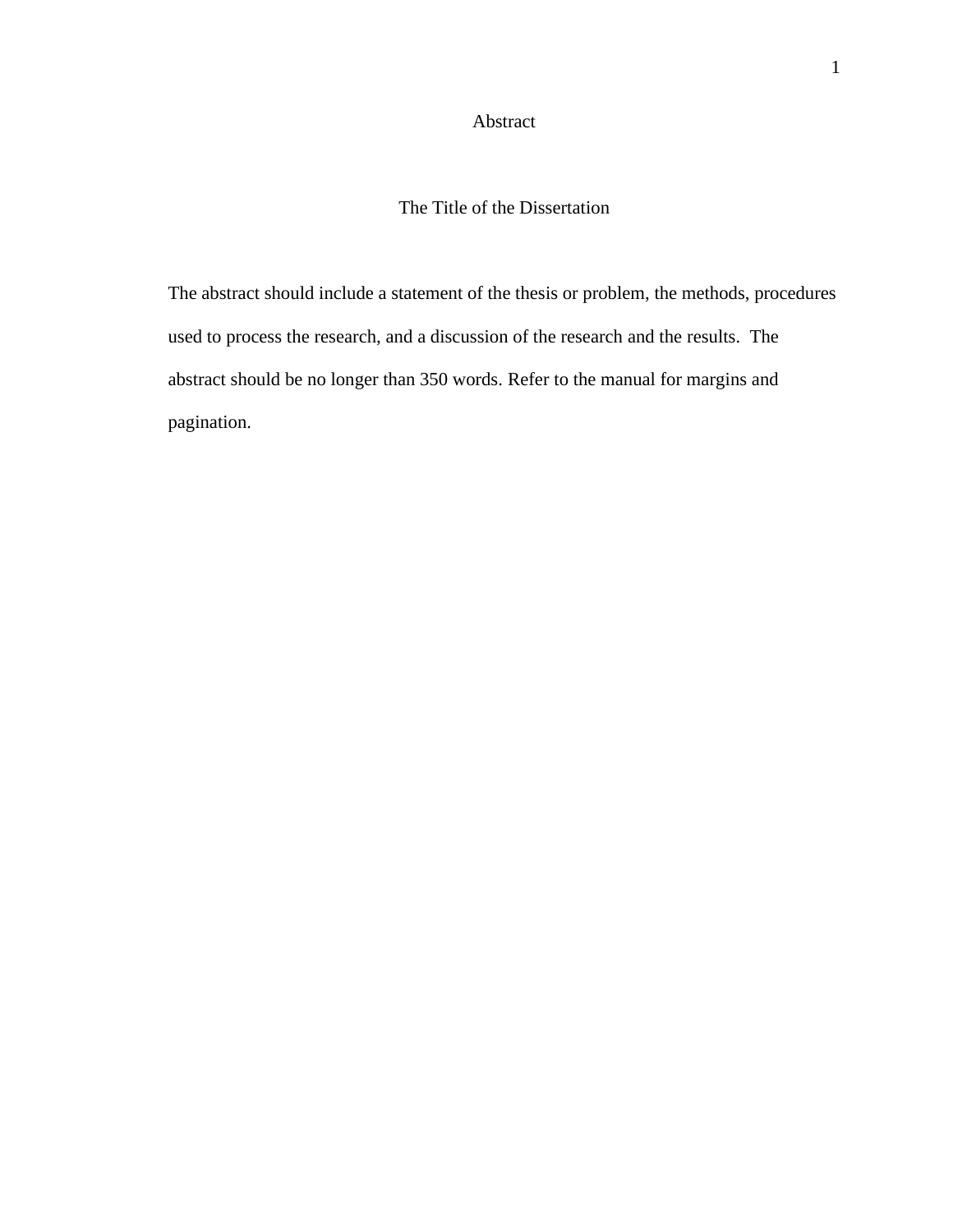The Title of the Dissertation

by

Full Name of Author

Submitted in partial fulfillment of the requirements

for the degree of

Doctor of (indicate degree)

in the (Official Name of Graduate School)

Yeshiva University

Month Year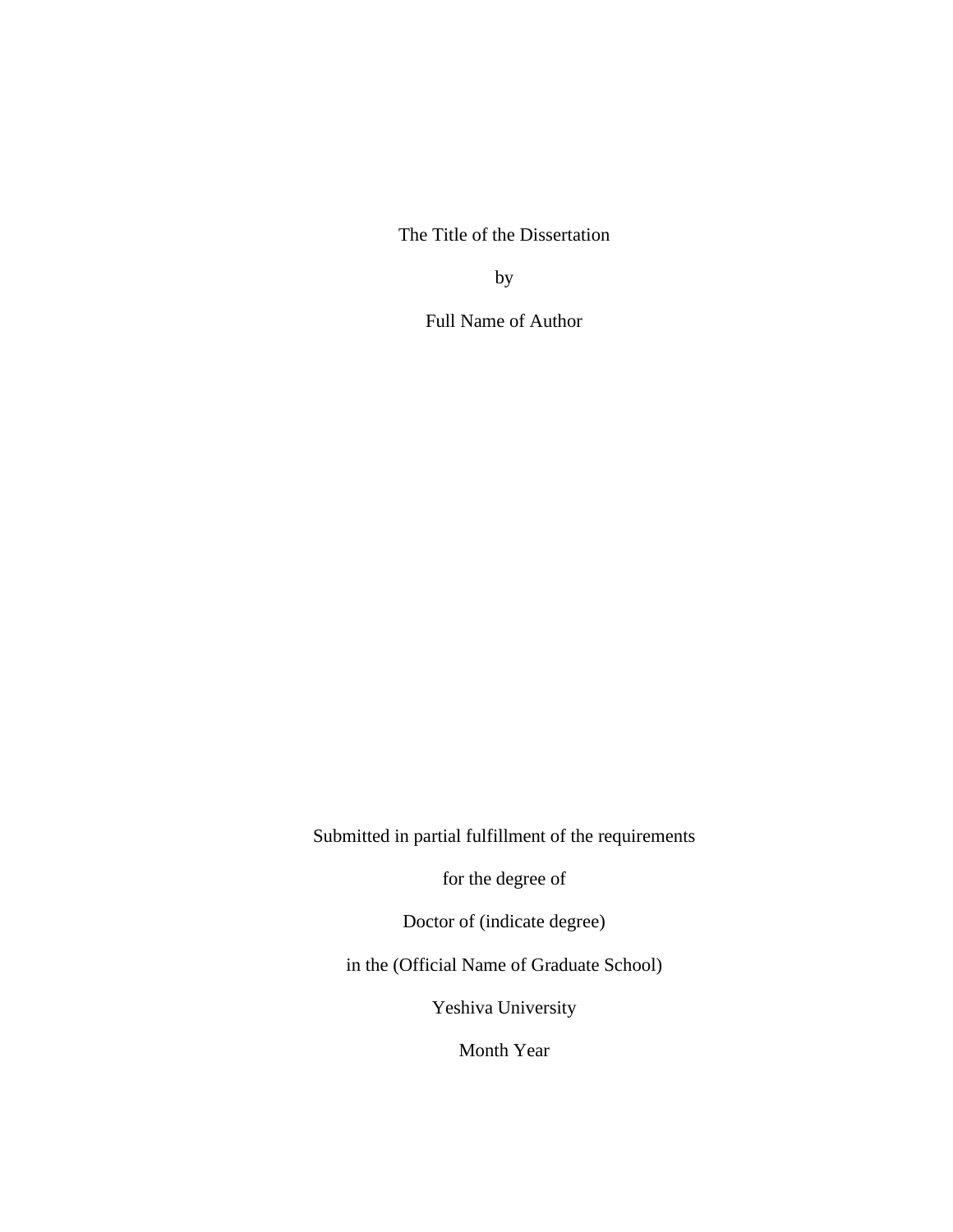Copyright © (year) by Author's Full Name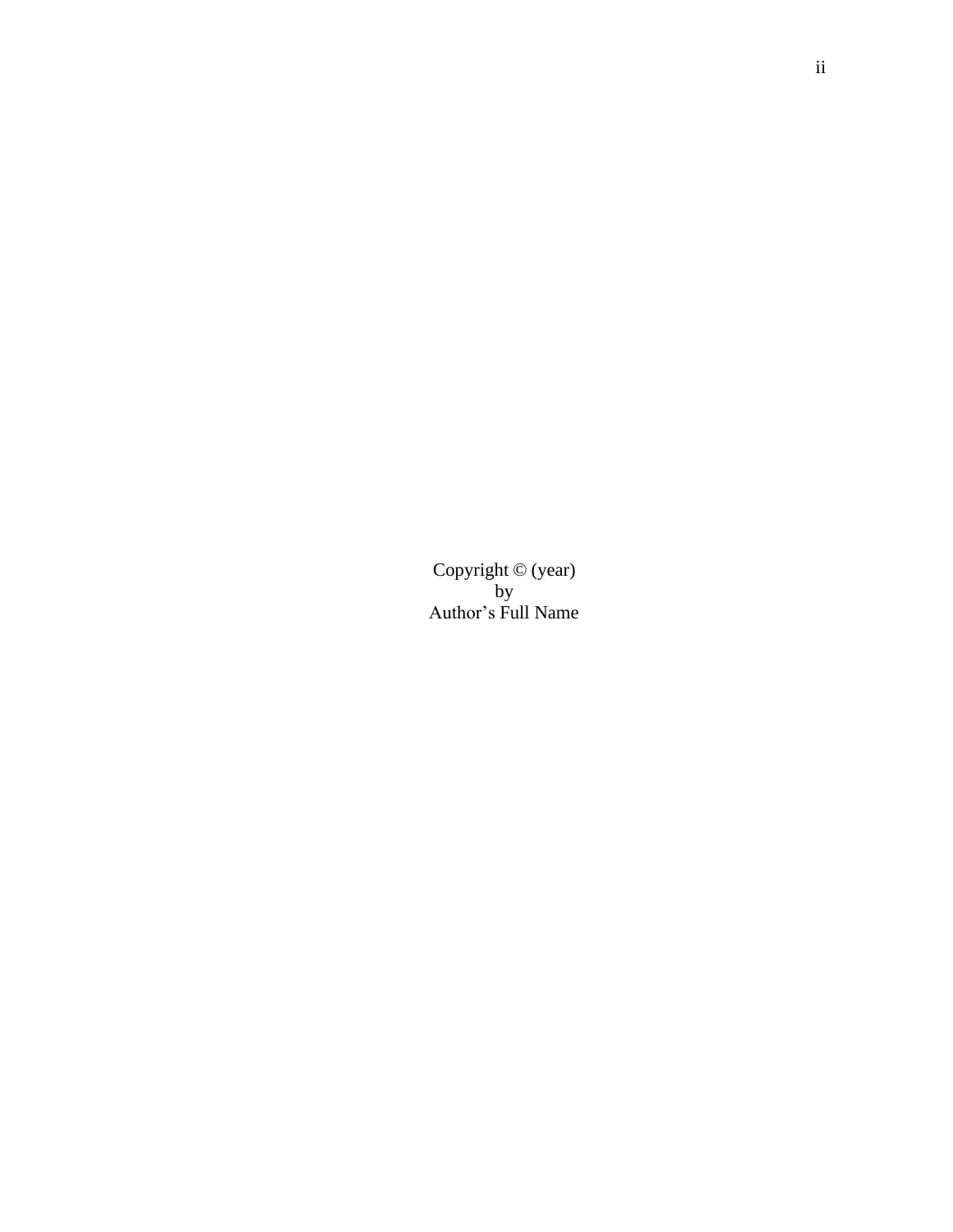The committee for this dissertation consists of: Full Name, Degree, Chairperson, School Affiliation Full Name, Degree, School Affiliation Full Name, Degree, School Affiliation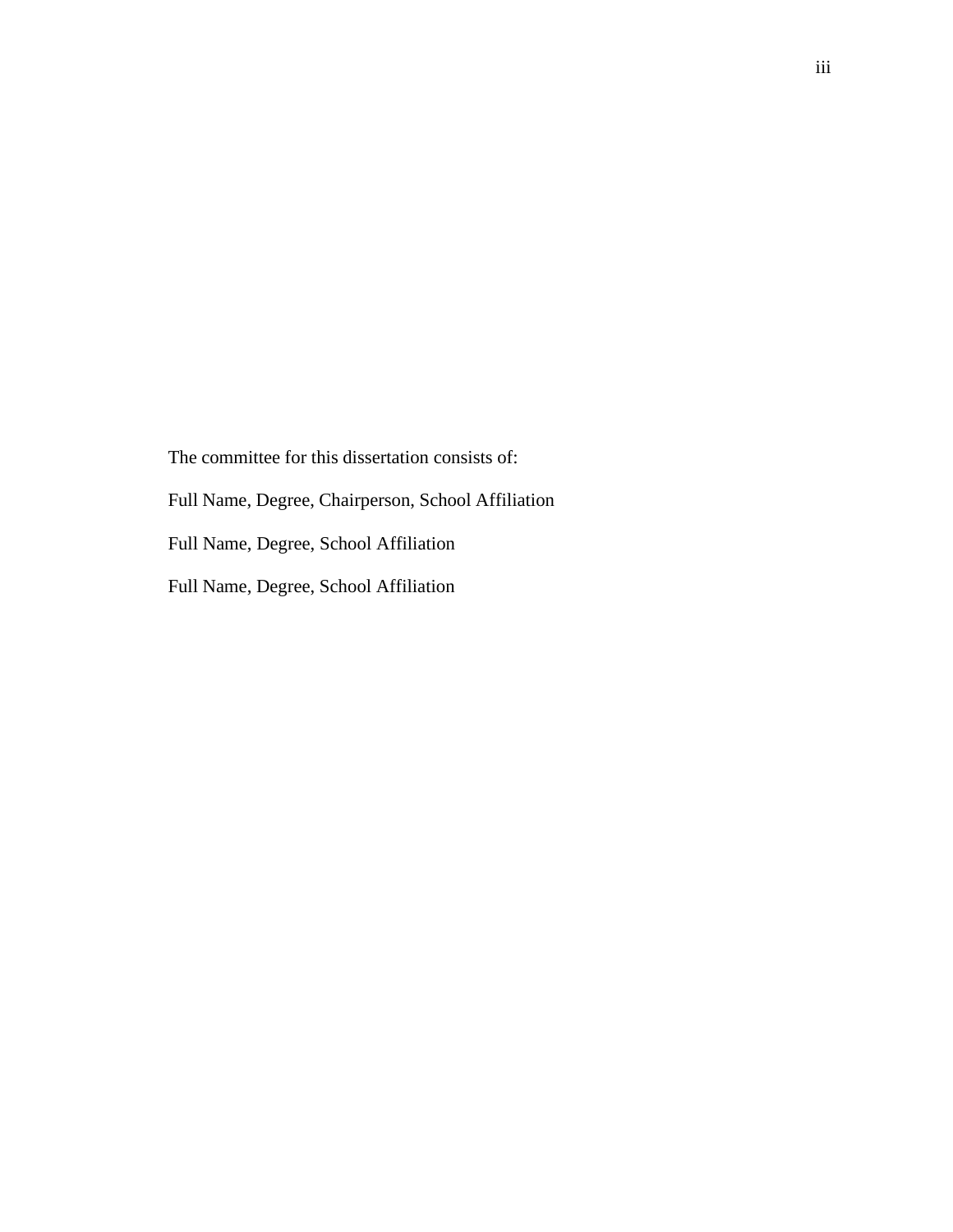# Acknowledgments

The acknowledgments page should be a special thank you to specific people who helped you during your studies and while writing your dissertation. Many students acknowledge family members, friends, professors, etc.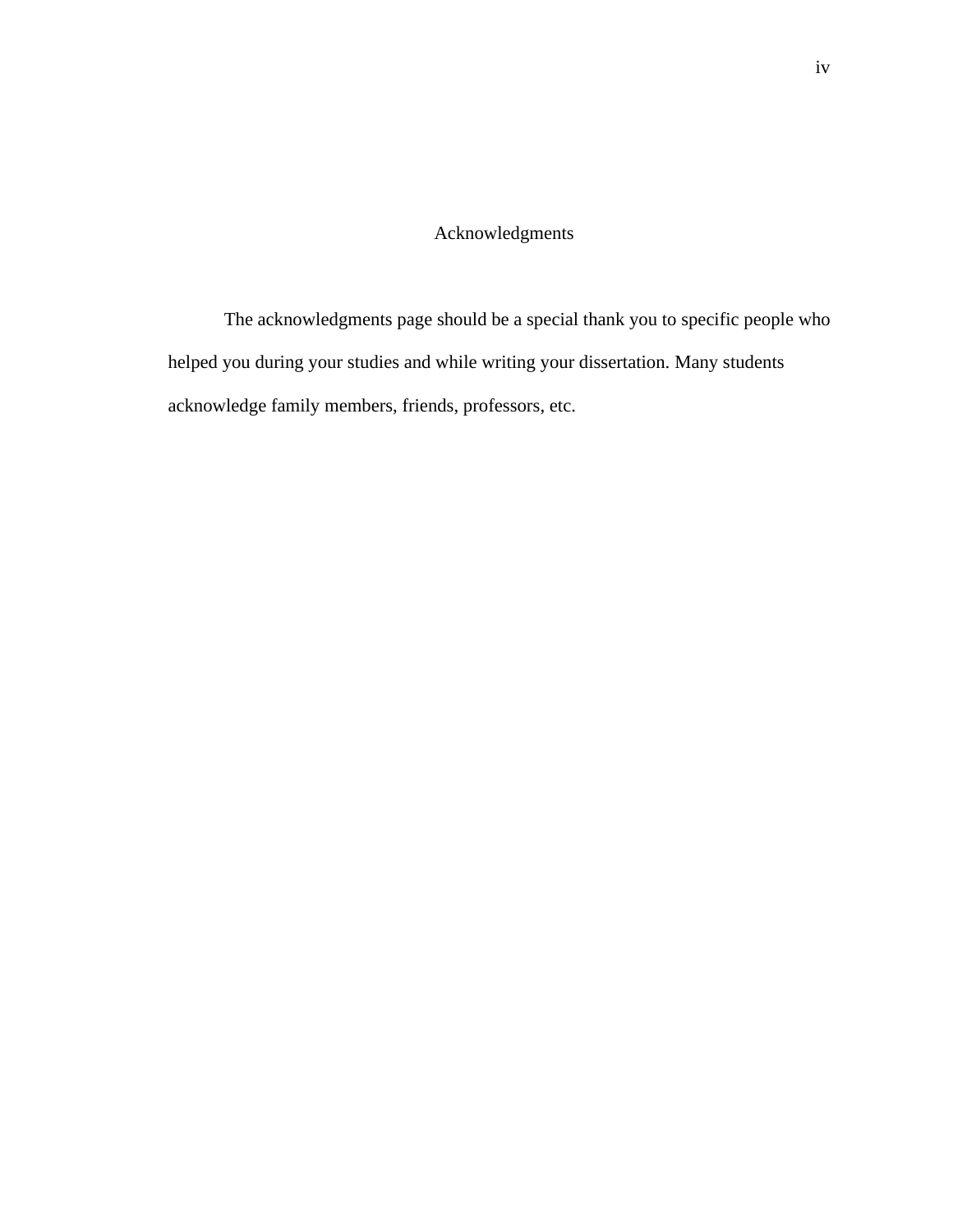# Dedication

To family member, friends, colleagues, etc. (typically one or two people are named) who helped me write this dissertation.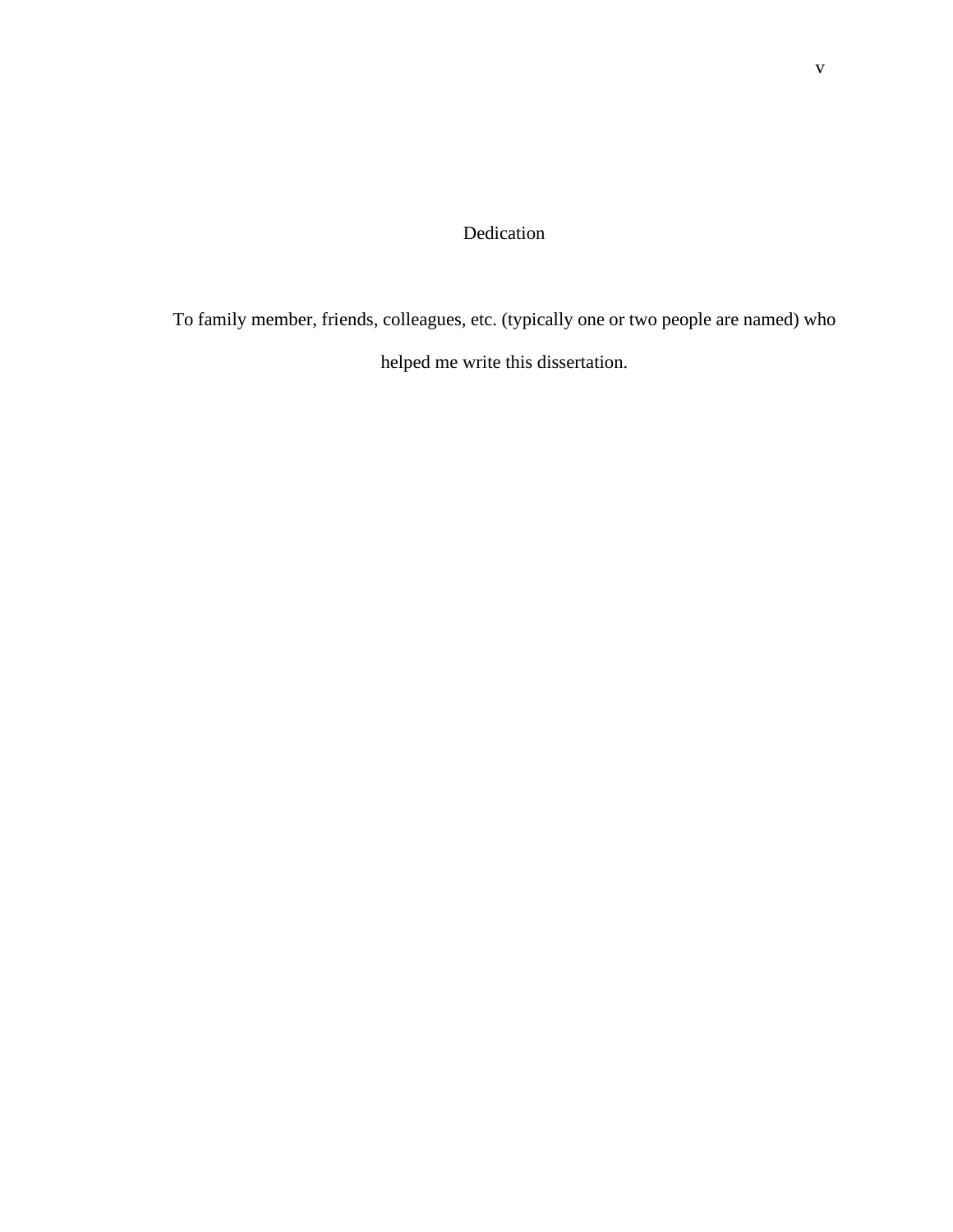# **Table of Contents**

# Chapter 1

| Chapter II  |
|-------------|
|             |
|             |
|             |
| Chapter III |
|             |
| Chapter IV  |
|             |
|             |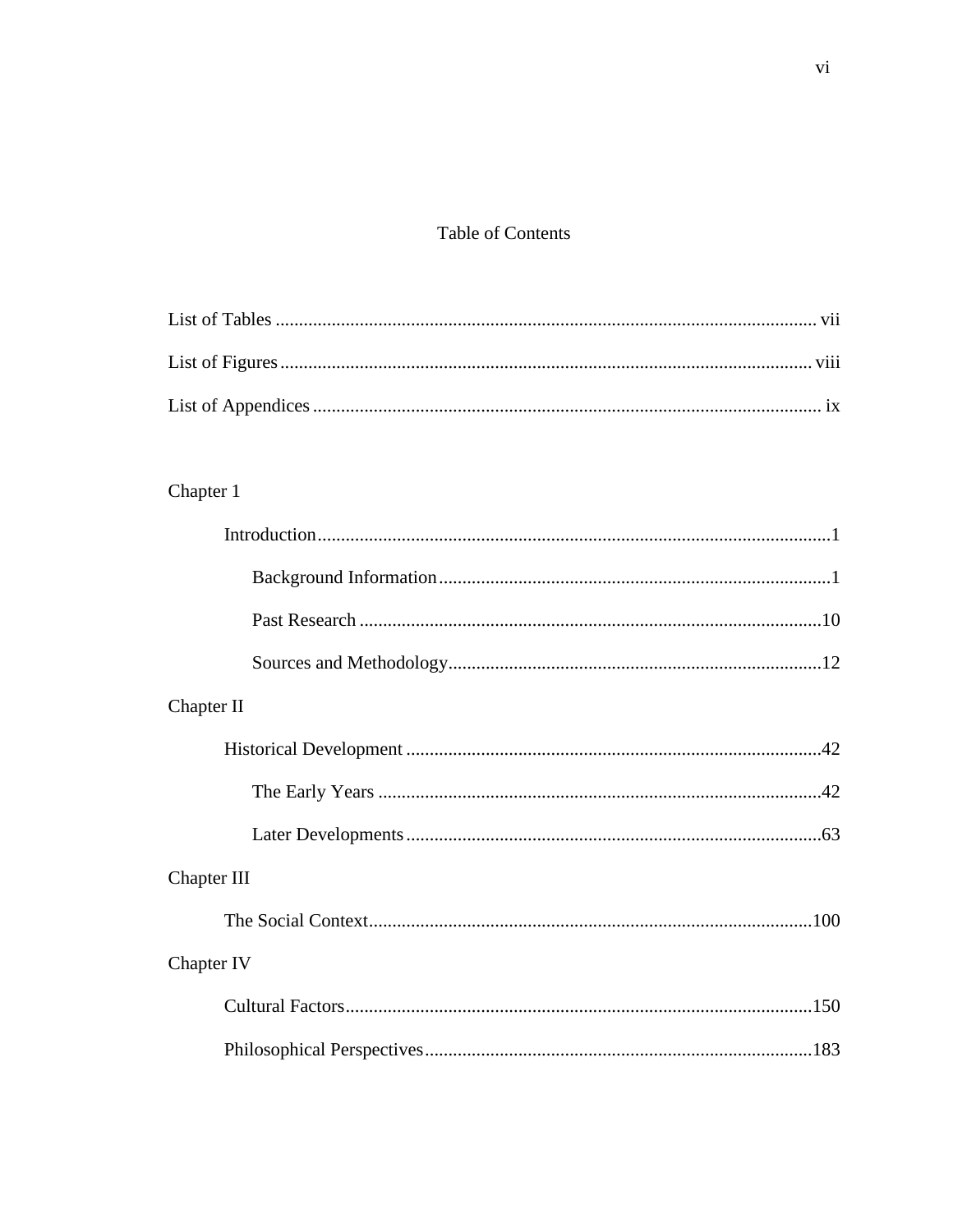# Chapter V